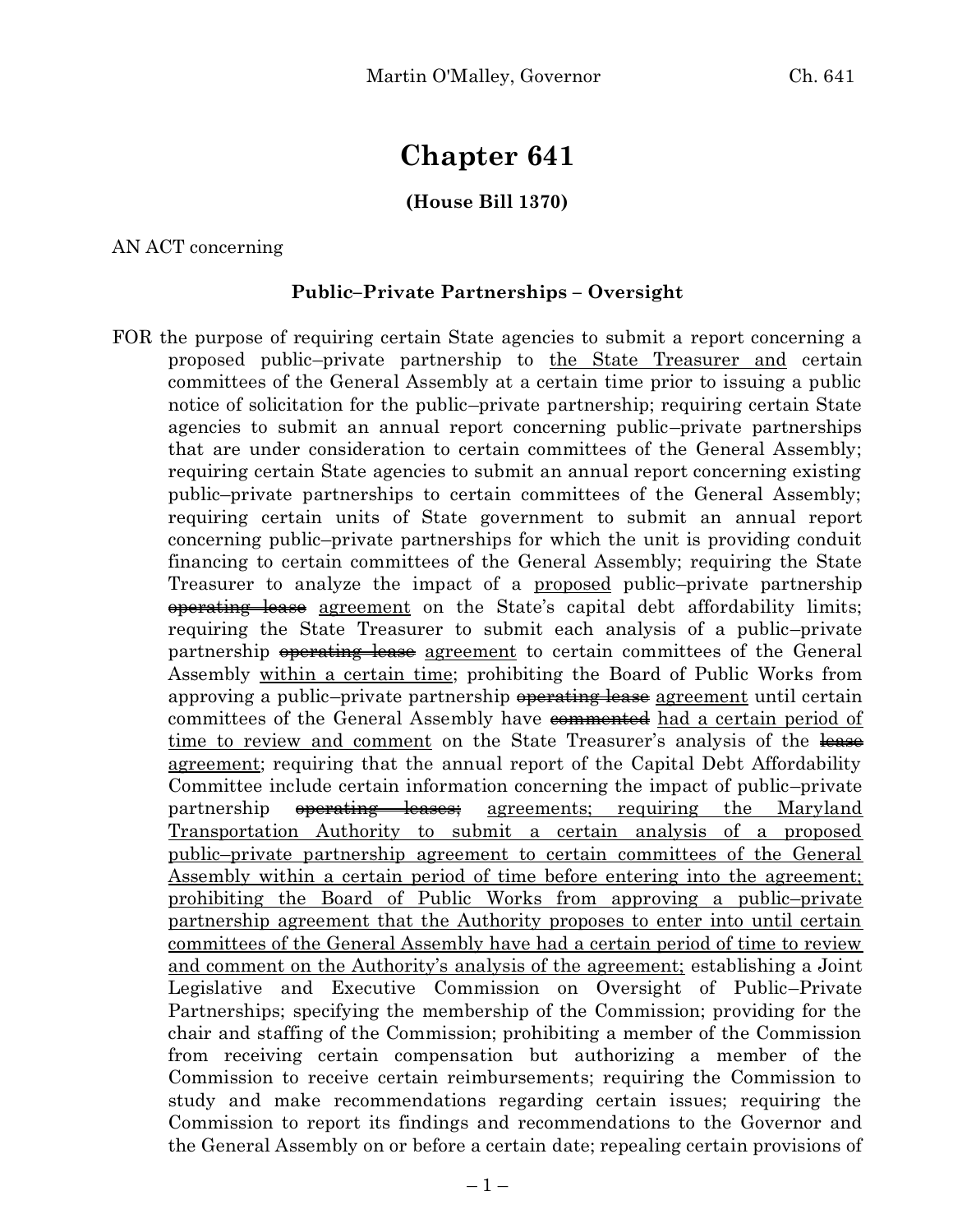law requiring the Maryland Transportation Authority to provide certain information to certain committees of the General Assembly concerning public–private partnerships; providing that certain committees of the General Assembly have a certain period of time to review and comment on reports submitted under this Act; defining certain terms; providing for the termination of certain provisions of this Act; and generally relating to oversight of public–private partnerships.

#### BY adding to

Article – State Finance and Procurement Section 10A–101 and 10A–102 to be under the new title "Title 10A. Public–Private Partnerships" Annotated Code of Maryland (2009 Replacement Volume)

BY repealing and reenacting, with amendments, Article – Transportation Section 4–205(c) Annotated Code of Maryland (2008 Replacement Volume and 2009 Supplement)

#### BY adding to

Article – Transportation Section 4–406 Annotated Code of Maryland (2008 Replacement Volume and 2009 Supplement)

SECTION 1. BE IT ENACTED BY THE GENERAL ASSEMBLY OF MARYLAND, That the Laws of Maryland read as follows:

## **Article – State Finance and Procurement**

# **TITLE 10A. PUBLIC–PRIVATE PARTNERSHIPS.**

#### **10A–101.**

**(A) (1) IN THIS TITLE THE FOLLOWING WORDS HAVE THE MEANINGS INDICATED.**

**(2) "BUDGET COMMITTEES" MEANS THE SENATE BUDGET AND TAXATION COMMITTEE, THE HOUSE COMMITTEE ON WAYS AND MEANS, AND THE HOUSE APPROPRIATIONS COMMITTEE.**

**(3) "PRIVATE ENTITY" MEANS AN INDIVIDUAL, A CORPORATION, A GENERAL OR LIMITED PARTNERSHIP, A LIMITED LIABILITY COMPANY, A JOINT**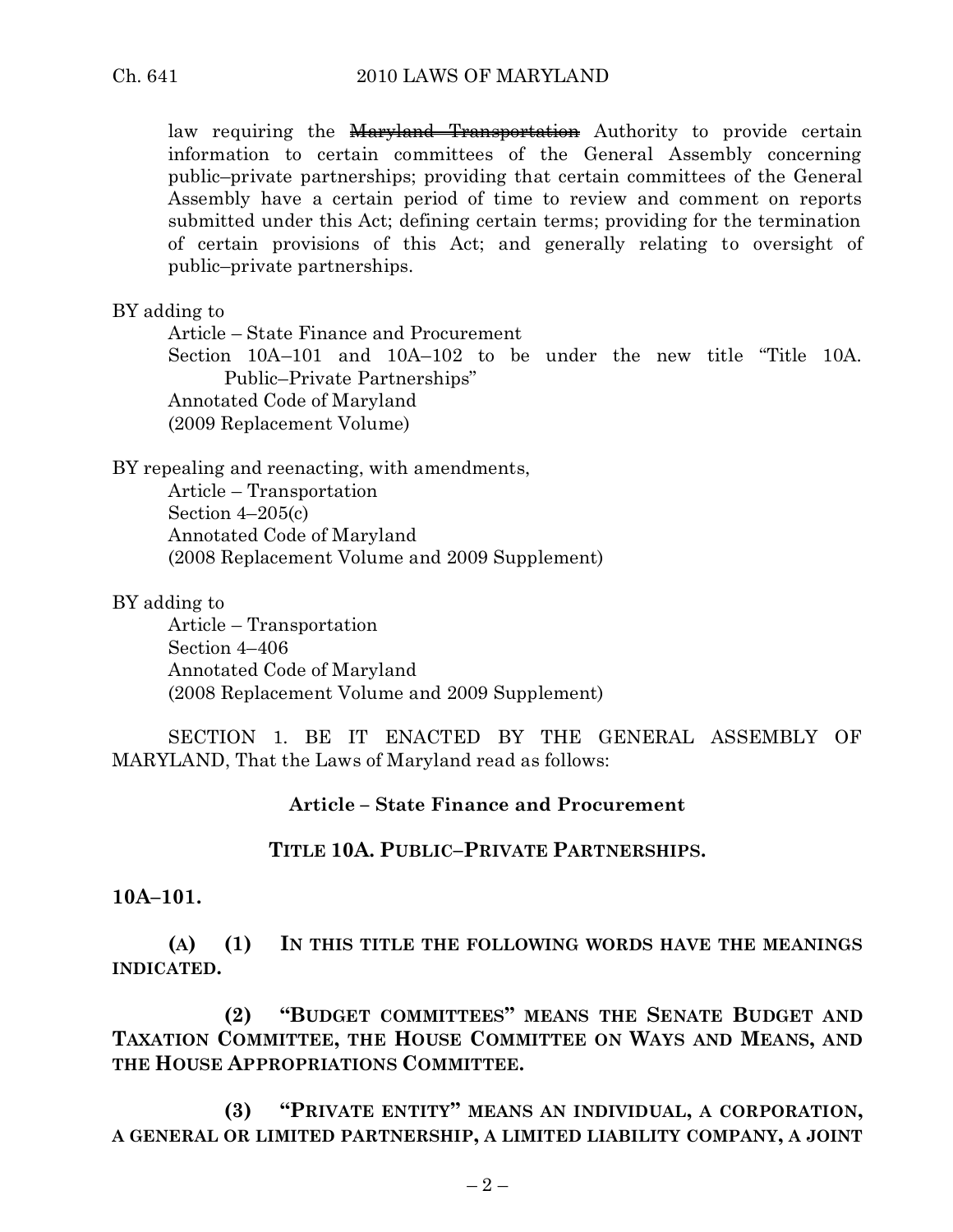**VENTURE, A BUSINESS TRUST, A PUBLIC BENEFIT CORPORATION, A NONPROFIT ENTITY, OR ANOTHER BUSINESS ENTITY.**

**(4) "PUBLIC NOTICE OF SOLICITATION" INCLUDES A REQUEST FOR EXPRESSIONS OF INTEREST, A REQUEST FOR PROPOSALS, A MEMORANDUM OF UNDERSTANDING, AN INTERIM DEVELOPMENT AGREEMENT, A LETTER OF INTENT, OR A PRELIMINARY DEVELOPMENT PLAN.**

**(5) (I) "PUBLIC–PRIVATE PARTNERSHIP" MEANS A SALE OR LONG–TERM LEASE AGREEMENT BETWEEN A CONTRACTING AGENCY UNIT OF STATE GOVERNMENT AND A PRIVATE ENTITY UNDER WHICH:**

**1. THE PRIVATE ENTITY ASSUMES CONTROL OF THE OPERATION AND MAINTENANCE OF AN EXISTING STATE FACILITY; OR**

**2. THE PRIVATE ENTITY CONSTRUCTS, RECONSTRUCTS, FINANCES, OR OPERATES A STATE FACILITY AND IS AUTHORIZED TO COLLECT OR A FACILITY FOR STATE USE AND WILL COLLECT FEES, CHARGES, RENTS, OR TOLLS FOR THE USE OF THE FACILITY.**

**(II) "PUBLIC–PRIVATE PARTNERSHIP" DOES NOT INCLUDE:**

**1. A SHORT–TERM OPERATING SPACE LEASE ENTERED INTO IN THE ORDINARY COURSE OF BUSINESS BY A UNIT OF STATE GOVERNMENT AND A PRIVATE ENTITY IF AND APPROVED UNDER § 10–305 OF THIS ARTICLE; OR**

**2. A PROCUREMENT GOVERNED BY DIVISION II OF** 

**THIS ARTICLE***; OR*

*3. PUBLIC–PRIVATE PARTNERSHIP AGREEMENTS ENTERED INTO BY THE UNIVERSITY SYSTEM OF MARYLAND, WHERE NO STATE FUNDS ARE USED TO FUND OR FINANCE ANY PORTION OF A CAPITAL PROJECT***.**

- **(6) "REPORTING AGENCY" MEANS:**
	- **(I) THE DEPARTMENT OF GENERAL SERVICES;**
	- **(II) THE MARYLAND DEPARTMENT OF TRANSPORTATION;**
	- **(III) THE UNIVERSITY SYSTEM OF MARYLAND;**
	- **(IV) MORGAN STATE UNIVERSITY;**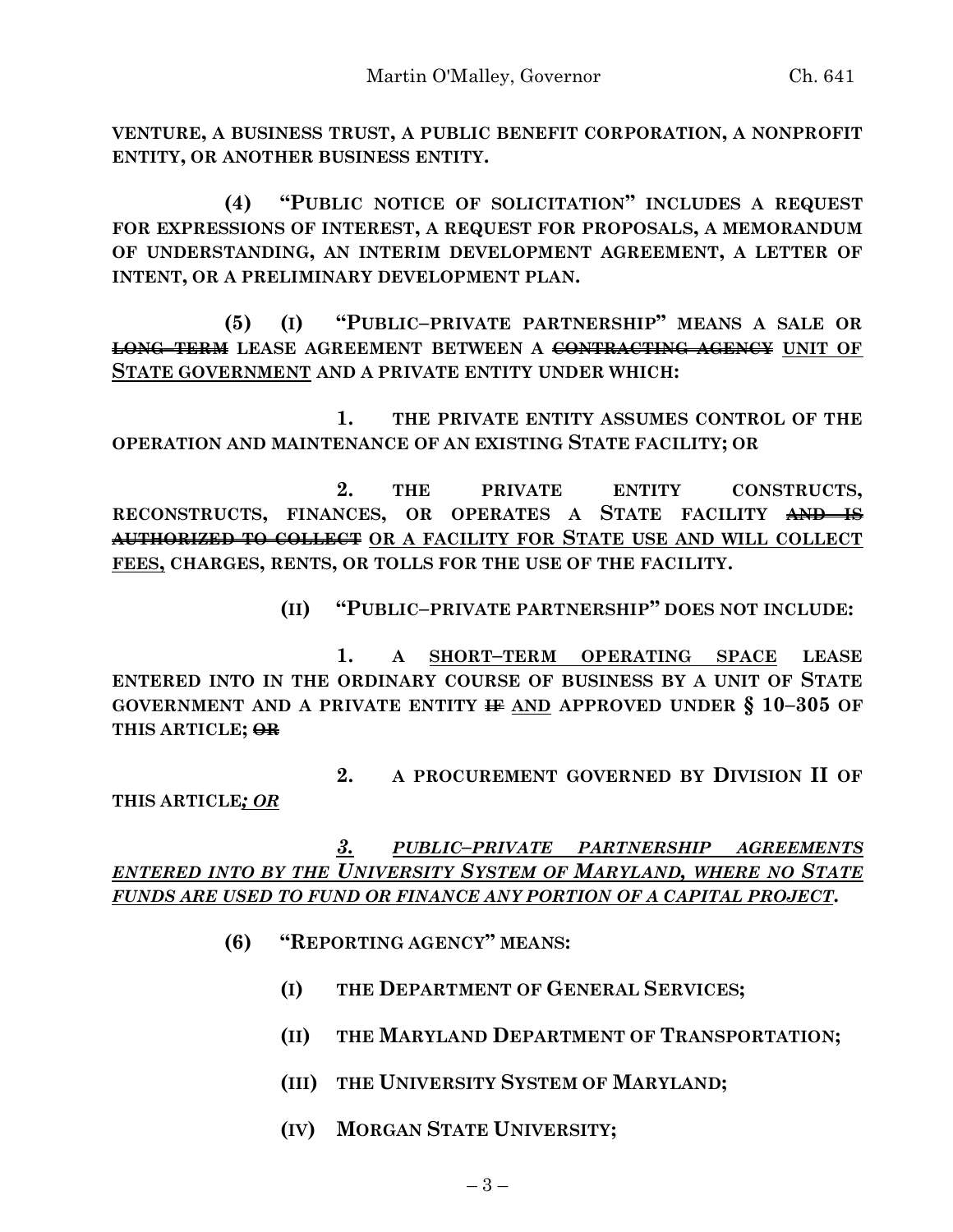## **(V) ST. MARY'S COLLEGE OF MARYLAND; AND**

## **(VI) THE BALTIMORE CITY COMMUNITY COLLEGE.**

**(B) THE REQUIREMENTS OF THIS TITLE DO NOT APPLY TO THE MARYLAND TRANSPORTATION AUTHORITY OR TO A PUBLIC–PRIVATE PARTNERSHIP PROPOSED OR ENTERED INTO BY THE MARYLAND TRANSPORTATION AUTHORITY.**

**(B) (C) (1) THE REPORTS PROVIDED BY THE DEPARTMENT OF GENERAL SERVICES UNDER THIS SECTION SHALL INCLUDE INFORMATION CONCERNING ALL PUBLIC–PRIVATE PARTNERSHIPS INVOLVING UNITS WITHIN THE EXECUTIVE BRANCH OF STATE GOVERNMENT, EXCEPT FOR THOSE UNITS THAT ARE ALSO REPORTING AGENCIES.**

**(2) FOLLOWING THE SUBMISSION OF EACH OF THE REPORTS REQUIRED UNDER THIS SECTION, THE BUDGET COMMITTEES SHALL HAVE 45 DAYS TO REVIEW AND COMMENT ON THE REPORTS.**

**(C) (D) (1) NOT LESS THAN 45 DAYS BEFORE ISSUING A PUBLIC NOTICE OF SOLICITATION FOR A PUBLIC–PRIVATE PARTNERSHIP, A REPORTING AGENCY SHALL SUBMIT TO THE STATE TREASURER AND THE BUDGET COMMITTEES, IN ACCORDANCE WITH § 2–1246 OF THE STATE GOVERNMENT ARTICLE, A REPORT CONCERNING THE PROPOSED PUBLIC–PRIVATE PARTNERSHIP.**

**(2) BY JULY JANUARY 1 OF EACH YEAR, EACH REPORTING AGENCY SHALL SUBMIT TO THE BUDGET COMMITTEES, IN ACCORDANCE WITH § 2–1246 OF THE STATE GOVERNMENT ARTICLE, A REPORT CONCERNING EACH PUBLIC–PRIVATE PARTNERSHIP UNDER CONSIDERATION AT THAT TIME BY THE REPORTING AGENCY THAT HAS NOT BEEN REVIEWED OR APPROVED PREVIOUSLY BY THE GENERAL ASSEMBLY.**

**(3) BY JANUARY 1 OF EACH YEAR, EACH REPORTING AGENCY SHALL SUBMIT TO THE BUDGET COMMITTEES, IN ACCORDANCE WITH § 2–1246 OF THE STATE GOVERNMENT ARTICLE, A STATUS REPORT CONCERNING EACH EXISTING PUBLIC–PRIVATE PARTNERSHIP IN WHICH THE REPORTING AGENCY IS INVOLVED.**

**(D) (E) BY JULY JANUARY 1 OF EACH YEAR, A UNIT OF STATE GOVERNMENT THAT PROVIDES CONDUIT FINANCING FOR A PUBLIC–PRIVATE PARTNERSHIP SHALL SUBMIT TO THE BUDGET COMMITTEES, IN ACCORDANCE WITH § 2–1246 OF THE STATE GOVERNMENT ARTICLE, A REPORT CONCERNING**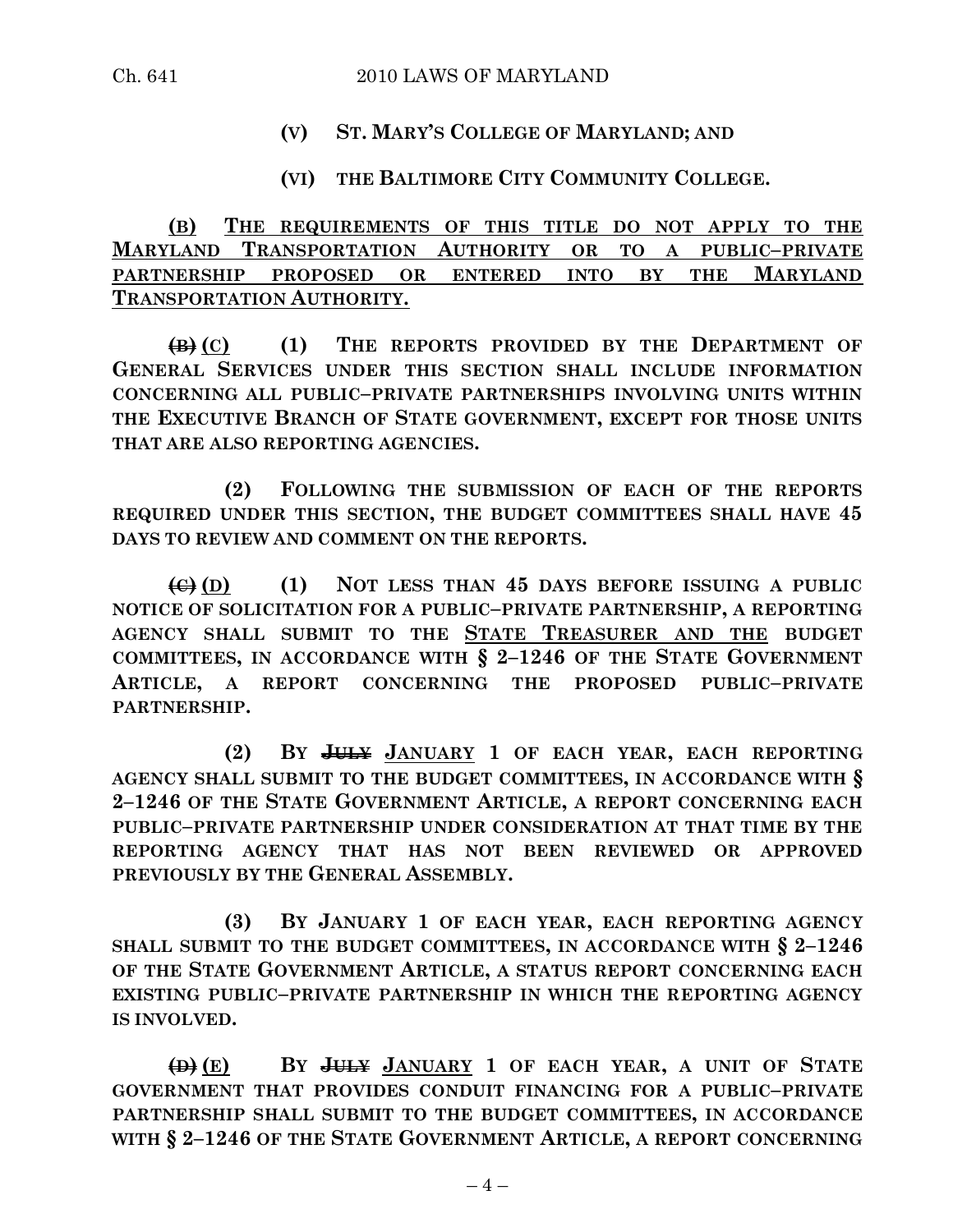**EACH PUBLIC–PRIVATE PARTNERSHIP FOR WHICH THE UNIT IS PROVIDING CONDUIT FINANCING.**

**10A–102.**

**(A) THE STATE TREASURER SHALL ANALYZE THE IMPACT OF EACH PUBLIC–PRIVATE PARTNERSHIP OPERATING LEASE ENTERED INTO AGREEMENT PROPOSED BY A UNIT OF STATE GOVERNMENT ON THE STATE'S CAPITAL DEBT AFFORDABILITY LIMITS.**

**(B) (1) THE STATE TREASURER SHALL SUBMIT TO THE BUDGET COMMITTEES, IN ACCORDANCE WITH § 2–1246 OF THE STATE GOVERNMENT ARTICLE, EACH ANALYSIS REQUIRED UNDER SUBSECTION (A) OF THIS SECTION WITHIN 30 DAYS AFTER THE STATE TREASURER RECEIVES A PROPOSED PUBLIC–PRIVATE PARTNERSHIP AGREEMENT FROM A UNIT OF STATE GOVERNMENT.**

**(2) FOLLOWING THE SUBMISSION OF EACH ANALYSIS, THE BUDGET COMMITTEES SHALL HAVE 45 DAYS TO REVIEW AND COMMENT ON THE ANALYSIS.**

**(C) THE BOARD OF PUBLIC WORKS MAY NOT APPROVE A PUBLIC–PRIVATE PARTNERSHIP OPERATING LEASE UNDER AGREEMENT UNDER § 10–305 OR § 12–204 OF THIS ARTICLE UNTIL THE BUDGET COMMITTEES HAVE COMMENTED HAD 30 DAYS TO REVIEW AND COMMENT ON THE STATE TREASURER'S ANALYSIS OF THE LEASE AGREEMENT REQUIRED UNDER SUBSECTION (A) OF THIS SECTION.**

**(D) THE ANNUAL REPORT OF THE CAPITAL DEBT AFFORDABILITY COMMITTEE REQUIRED UNDER § 8–112 OF THIS ARTICLE SHALL INCLUDE AN ANALYSIS OF THE AGGREGATE IMPACT OF PUBLIC–PRIVATE PARTNERSHIP OPERATING LEASES AGREEMENTS ON THE TOTAL AMOUNT OF NEW STATE DEBT THAT PRUDENTLY MAY BE AUTHORIZED FOR THE NEXT FISCAL YEAR.**

## **Article – Transportation**

4–205.

(c) (1) Subject to the limitations described in **[**paragraphs (2) and (3)**] PARAGRAPH (2)** of this subsection, the Authority may make any contracts and agreements necessary or incidental to the exercise of its powers and performance of its duties.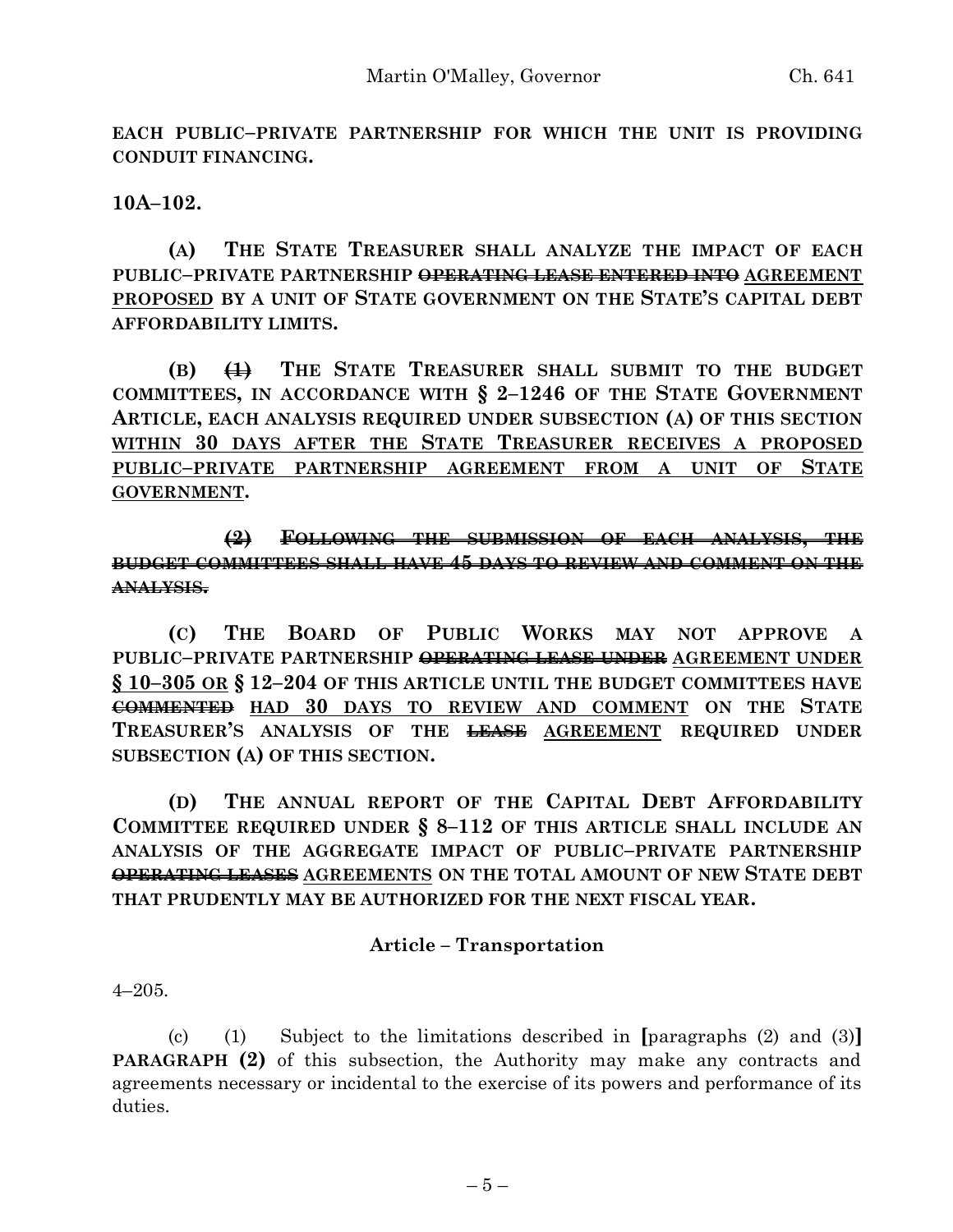(2) Not less than 45 days before entering into any contract or agreement to acquire or construct a revenue–producing transportation facilities project, subject to § 2–1246 of the State Government Article, the Authority shall provide, to the Senate Budget and Taxation Committee, the House Committee on Ways and Means, and the House Appropriations Committee, for review and comment, and to the Department of Legislative Services, a description of the proposed project, a summary of the contract or agreement, and a financing plan that details:

(i) The estimated annual revenue from the issuance of bonds to finance the project; and

(ii) The estimated impact of the issuance of bonds to finance the project on the bonding capacity of the Authority.

**[**(3) (i) 1. In this paragraph the following words have the meanings indicated.

2. "Public notice of procurement" includes a request for proposals issued by the Authority.

3. "Public–private partnership arrangement" means a lease agreement between the Authority and a private entity under which the private entity assumes control of the operation and maintenance of an existing or future revenue–producing highway, bridge, tunnel, or transit facility.

(ii) Not less than 45 days before issuing a public notice of procurement related to a public–private partnership arrangement, subject to § 2–1246 of the State Government Article, the Authority shall provide, to the Senate Budget and Taxation Committee, the House Committee on Ways and Means, and the House Appropriations Committee, for review and comment, and to the Department of Legislative Services, a summary of the proposed procurement document to be used for solicitation of the public–private partnership arrangement.

(iii) Not less than 45 days before entering into any public–private partnership arrangement, subject to § 2–1246 of the State Government Article, the Authority shall provide, to the Senate Budget and Taxation Committee, the House Committee on Ways and Means, and the House Appropriations Committee, for review and comment, and to the Department of Legislative Services, a description of the proposed lease agreement and a financing plan, including:

1. The length of the proposed lease;

2. The scope of any toll–setting authority to be granted

to the private entity;

– 6 –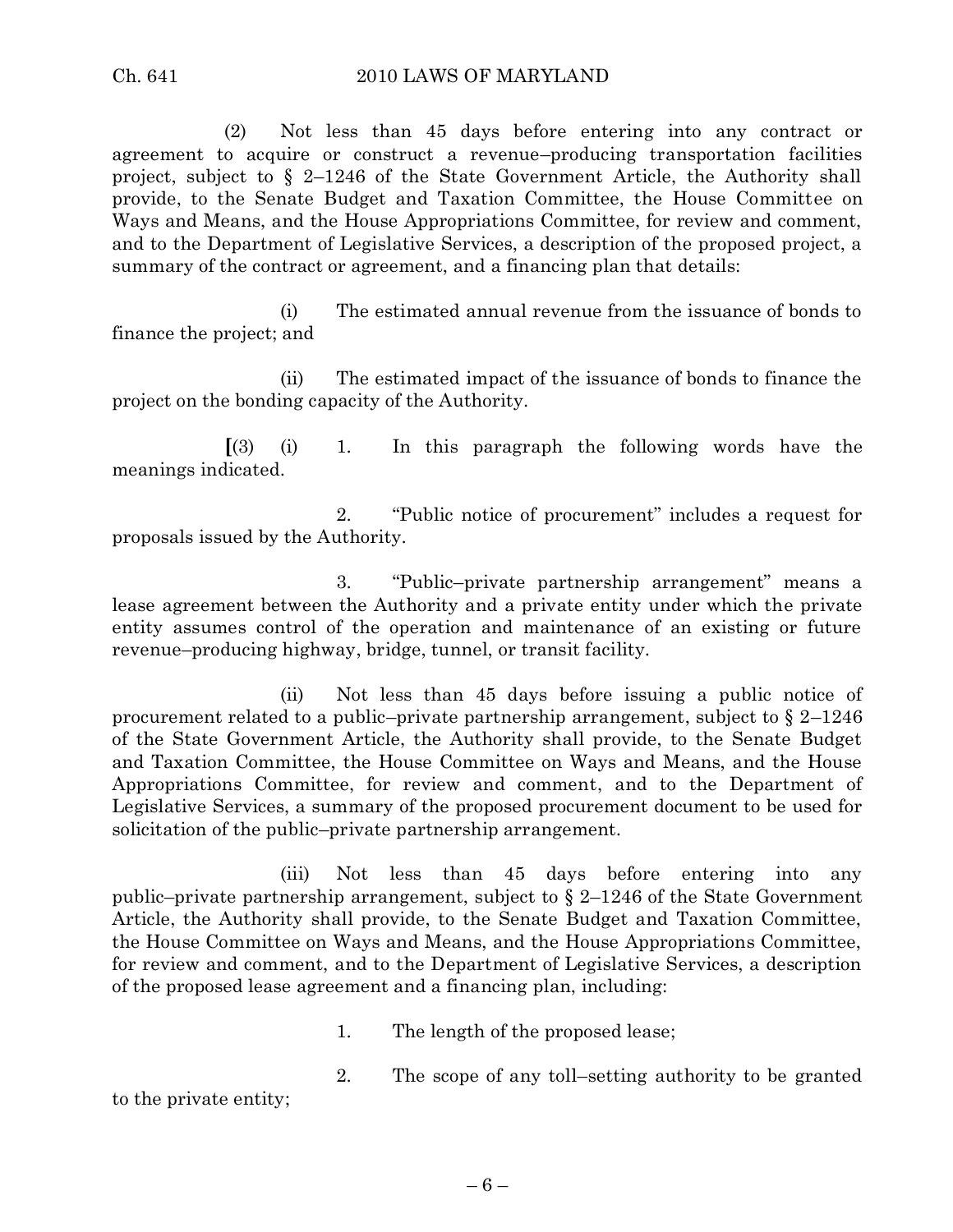3. The scope of payments to the Authority from the proposed public–private partnership arrangement;

4. A cost–benefit analysis of the proposed public–private partnership arrangement; and

5. Requirements pertaining to the ongoing operation and maintenance of the facility and contract oversight.**]**

## **4–406.**

**(A) (1) IN THIS SECTION THE FOLLOWING WORDS HAVE THE MEANINGS INDICATED.**

**(2) "BUDGET COMMITTEES" MEANS THE SENATE BUDGET AND TAXATION COMMITTEE, THE HOUSE COMMITTEE ON WAYS AND MEANS, AND THE HOUSE APPROPRIATIONS COMMITTEE.**

**(3) "PRIVATE ENTITY" MEANS AN INDIVIDUAL, A CORPORATION, A GENERAL OR LIMITED PARTNERSHIP, A LIMITED LIABILITY COMPANY, A JOINT VENTURE, A BUSINESS TRUST, A PUBLIC BENEFIT CORPORATION, A NONPROFIT ENTITY, OR ANOTHER BUSINESS ENTITY.**

**(4) "PUBLIC NOTICE OF SOLICITATION" INCLUDES A REQUEST FOR EXPRESSIONS OF INTEREST, A REQUEST FOR PROPOSALS, A MEMORANDUM OF UNDERSTANDING, AN INTERIM DEVELOPMENT AGREEMENT, A LETTER OF INTENT, OR A PRELIMINARY DEVELOPMENT PLAN.**

**(5) (I) "PUBLIC–PRIVATE PARTNERSHIP" MEANS A SALE OR LONG–TERM LEASE AGREEMENT BETWEEN THE AUTHORITY AND A PRIVATE ENTITY UNDER WHICH:**

**1. THE PRIVATE ENTITY ASSUMES CONTROL OF THE OPERATION AND MAINTENANCE OF AN EXISTING STATE FACILITY; OR**

**2. THE PRIVATE ENTITY CONSTRUCTS, RECONSTRUCTS, FINANCES, OR OPERATES A STATE FACILITY AND IS AUTHORIZED TO COLLECT OR A FACILITY FOR STATE USE AND WILL COLLECT FEES, CHARGES, RENTS, OR TOLLS FOR THE USE OF THE FACILITY.**

**(II) "PUBLIC–PRIVATE PARTNERSHIP" DOES NOT INCLUDE:**

**1. A SHORT–TERM OPERATING SPACE LEASE ENTERED INTO IN THE ORDINARY COURSE OF BUSINESS BY THE AUTHORITY**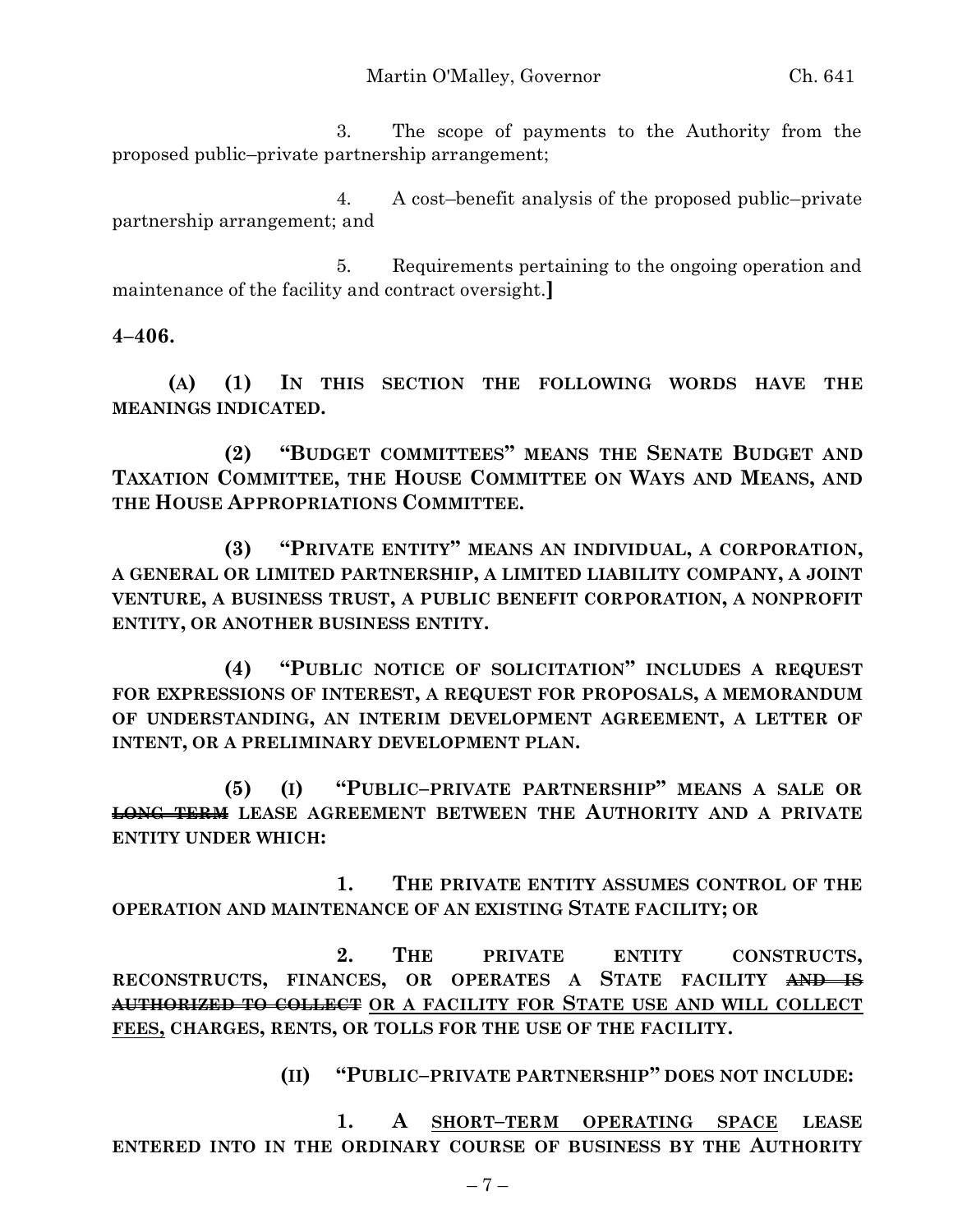**AND A PRIVATE ENTITY IF AND APPROVED UNDER § 10–305 OF THE STATE FINANCE AND PROCUREMENT ARTICLE; OR**

**2. A PROCUREMENT GOVERNED BY DIVISION II OF THE STATE FINANCE AND PROCUREMENT ARTICLE.**

**(B) FOLLOWING THE SUBMISSION OF EACH OF THE REPORTS REQUIRED UNDER THIS SECTION, THE BUDGET COMMITTEES SHALL HAVE 45 DAYS TO REVIEW AND COMMENT ON THE REPORTS.**

**(C) (1) NOT LESS THAN 45 DAYS BEFORE ISSUING A PUBLIC NOTICE OF SOLICITATION FOR A PUBLIC–PRIVATE PARTNERSHIP, THE AUTHORITY SHALL SUBMIT TO THE BUDGET COMMITTEES, IN ACCORDANCE WITH § 2–1246 OF THE STATE GOVERNMENT ARTICLE, A REPORT CONCERNING THE PROPOSED PUBLIC–PRIVATE PARTNERSHIP.**

**(2) BY JULY JANUARY 1 OF EACH YEAR, THE AUTHORITY SHALL SUBMIT TO THE BUDGET COMMITTEES, IN ACCORDANCE WITH § 2–1246 OF THE STATE GOVERNMENT ARTICLE, A REPORT CONCERNING EACH PUBLIC–PRIVATE PARTNERSHIP UNDER CONSIDERATION AT THAT TIME BY THE AUTHORITY THAT HAS NOT BEEN REVIEWED OR APPROVED PREVIOUSLY BY THE GENERAL ASSEMBLY.**

**(3) BY JANUARY 1 OF EACH YEAR, THE AUTHORITY SHALL SUBMIT TO THE BUDGET COMMITTEES, IN ACCORDANCE WITH § 2–1246 OF THE STATE GOVERNMENT ARTICLE, A STATUS REPORT CONCERNING EACH EXISTING PUBLIC–PRIVATE PARTNERSHIP IN WHICH THE AUTHORITY IS INVOLVED.**

**(D) BY JULY JANUARY 1 OF EACH YEAR, THE AUTHORITY SHALL SUBMIT TO THE BUDGET COMMITTEES, IN ACCORDANCE WITH § 2–1246 OF THE STATE GOVERNMENT ARTICLE, A REPORT CONCERNING EACH PUBLIC–PRIVATE PARTNERSHIP FOR WHICH THE AUTHORITY IS PROVIDING CONDUIT FINANCING.**

**(E) NOT LESS THAN 30 DAYS BEFORE ENTERING INTO A PUBLIC–PRIVATE PARTNERSHIP AGREEMENT, THE AUTHORITY SHALL SUBMIT TO THE BUDGET COMMITTEES, IN ACCORDANCE WITH § 2–1246 OF THE STATE GOVERNMENT ARTICLE, AN ANALYSIS OF THE IMPACT OF THE PROPOSED PUBLIC–PRIVATE PARTNERSHIP AGREEMENT ON THE AUTHORITY'S FINANCING PLAN, INCLUDING THE AUTHORITY'S OPERATING AND CAPITAL BUDGETS AND DEBT CAPACITY.**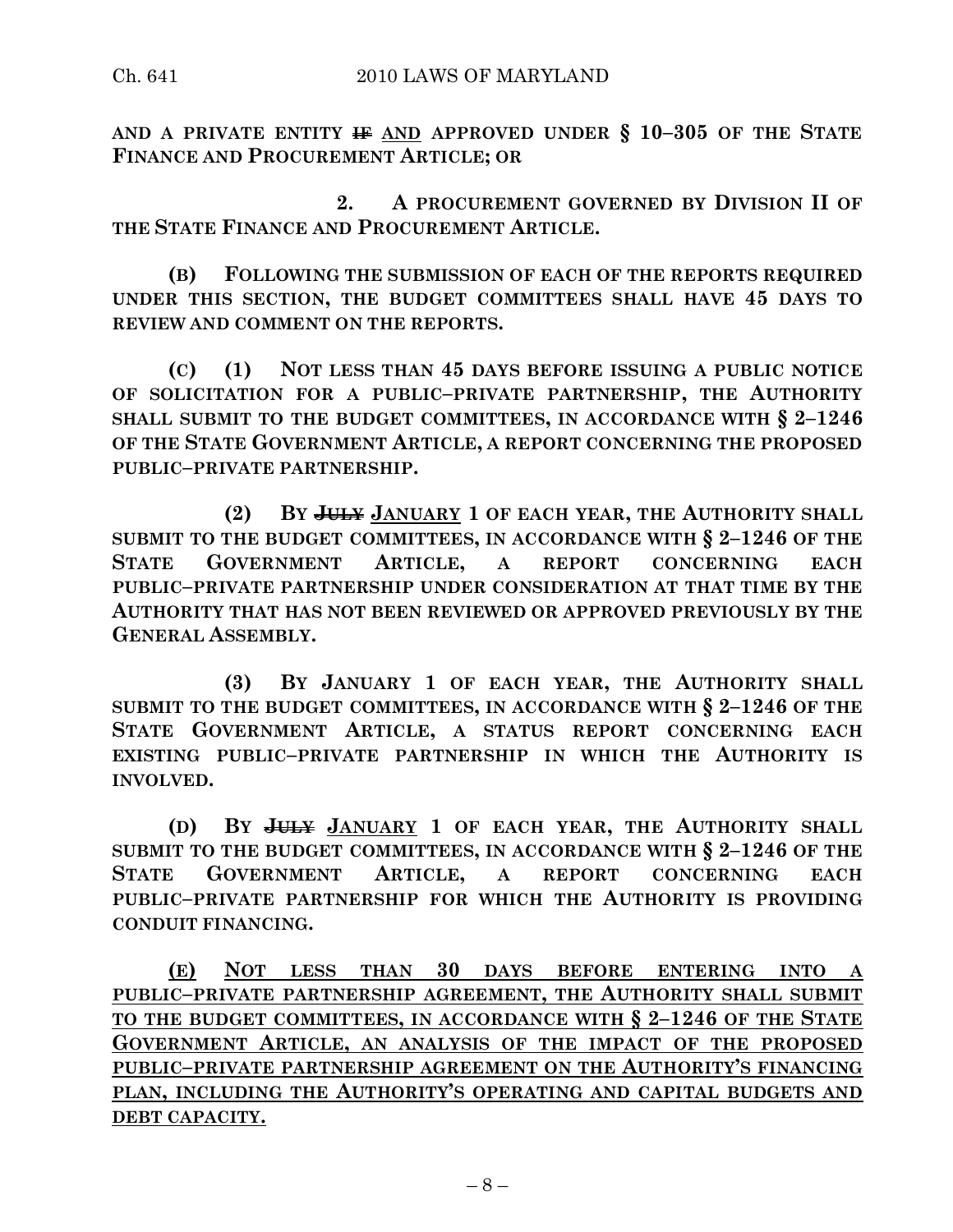# **(F) THE BOARD OF PUBLIC WORKS MAY NOT APPROVE A PUBLIC–PRIVATE PARTNERSHIP AGREEMENT UNDER § 10–305 OR § 12–204 OF THE STATE FINANCE AND PROCUREMENT ARTICLE THAT THE AUTHORITY PROPOSES TO ENTER INTO UNTIL THE BUDGET COMMITTEES HAVE HAD 30 DAYS TO REVIEW AND COMMENT ON THE AUTHORITY'S ANALYSIS OF THE AGREEMENT REQUIRED UNDER SUBSECTION (E) OF THIS SECTION.**

SECTION 2. AND BE IT FURTHER ENACTED, That:

(a) There is a Joint Legislative and Executive Commission on Oversight of Public–Private Partnerships.

(b) The Commission consists of the following members:

(1) two members of the Senate of Maryland, appointed by the President of the Senate;

(2) two members of the House of Delegates, appointed by the Speaker of the House;

(3) the Secretary of Budget and Management, or the Secretary's designee;

(4) the Secretary of General Services, or the Secretary's designee;

(5) the Secretary of Transportation, or the Secretary's designee;

(6) the Chancellor of the University System of Maryland, or the Chancellor's designee;

(7) the State Treasurer, or the State Treasurer's designee;

(8) the Executive Director of the Maryland Stadium Authority, or the Executive Director's designee;

(9) the Executive Director of the Maryland Economic Development Corporation, or the Executive Director's designee;

(10) the President of the Baltimore City Community College, or the President's designee;

(11) the President of Morgan State University, or the President's designee;

(12) the President of St. Mary's College of Maryland, or the President's designee; and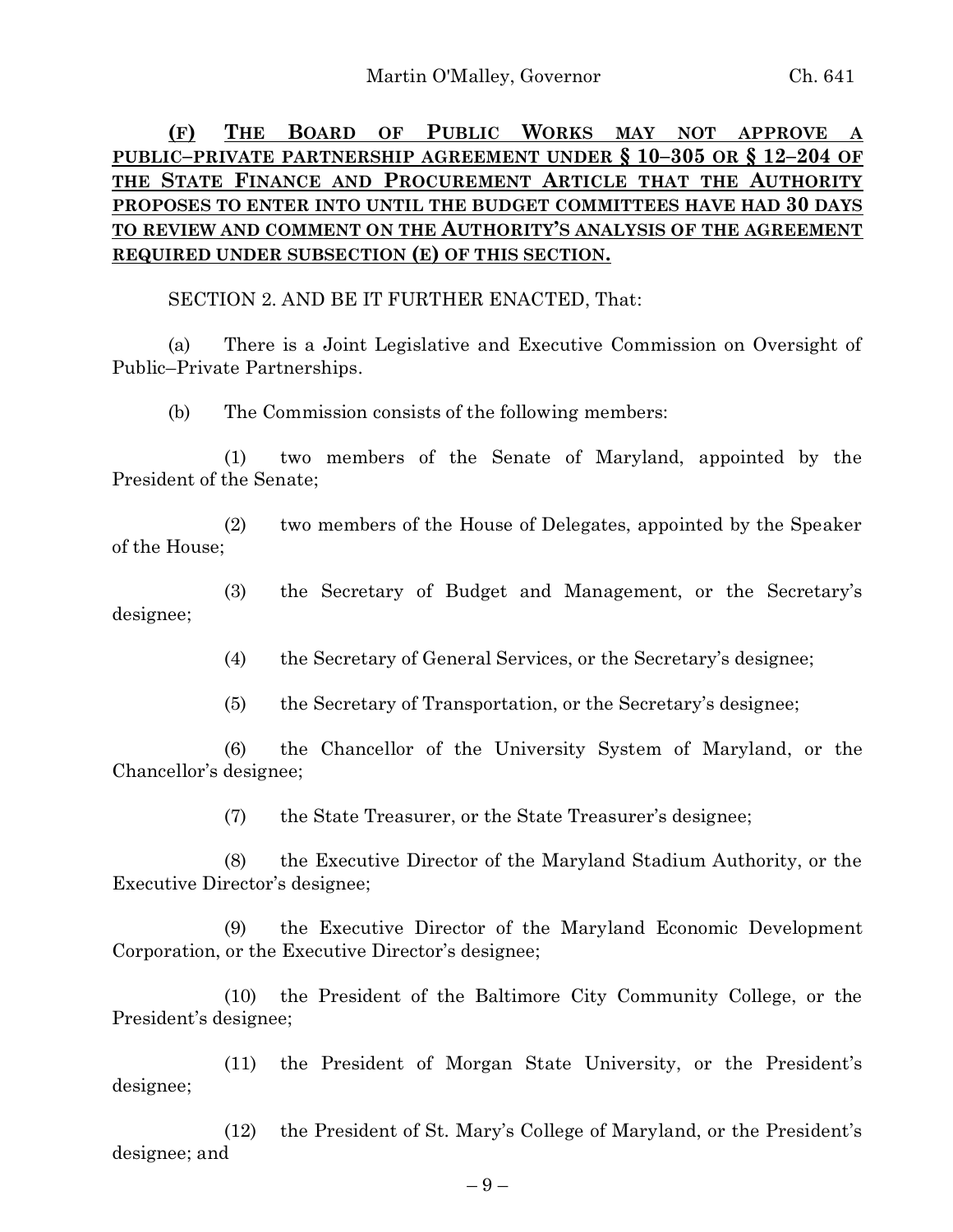(13) a representative of the private sector who has experience and expertise in developing public–private partnerships, appointed by the Governor in consultation with the President of the Senate and the Speaker of the House.

(c) The Governor shall designate the chair of the Commission.

(d) The Department of <del>Budget and Management</del> Transportation, Department of General Services, and the Department of Legislative Services shall provide staff for the Commission.

(e) A member of the Commission:

(1) may not receive compensation as a member of the Commission; but

(2) is entitled to reimbursement for expenses under the Standard State Travel Regulations, as provided in the State budget.

(f) The Commission shall:

(1) assess the oversight, best practices, and approval processes for public–private partnerships in other states, including the Army Enhanced Use Lease Program;

(2) evaluate the statutory  $\frac{d}{dt}$  definitions of "public notice of solicitation" and "public–private partnership", as enacted by Section 1 of this Act, and recommend any amendments to the  $\frac{d}{dt}$  definitions to enhance  $\frac{d}{dt}$  their utility and refine  $\frac{1}{10}$  their scope;

(3) make recommendations concerning the appropriate manner of conducting ongoing legislative monitoring and oversight of public–private partnerships, including the following issues:

(i) the appropriate time for submission for legislative review of a proposed conceptual plan, a letter of intent, an interim development agreement, a master development agreement, and an operating lease for a public–private partnership;

(ii) the need for a State agency to state its justifications for seeking a public–private partnership before issuing a request for proposals or any other solicitation;

(iii) the appropriate way to assess the effects of a public–private partnership on the State budget, including the aggregate effect on spending by fund source and revenues;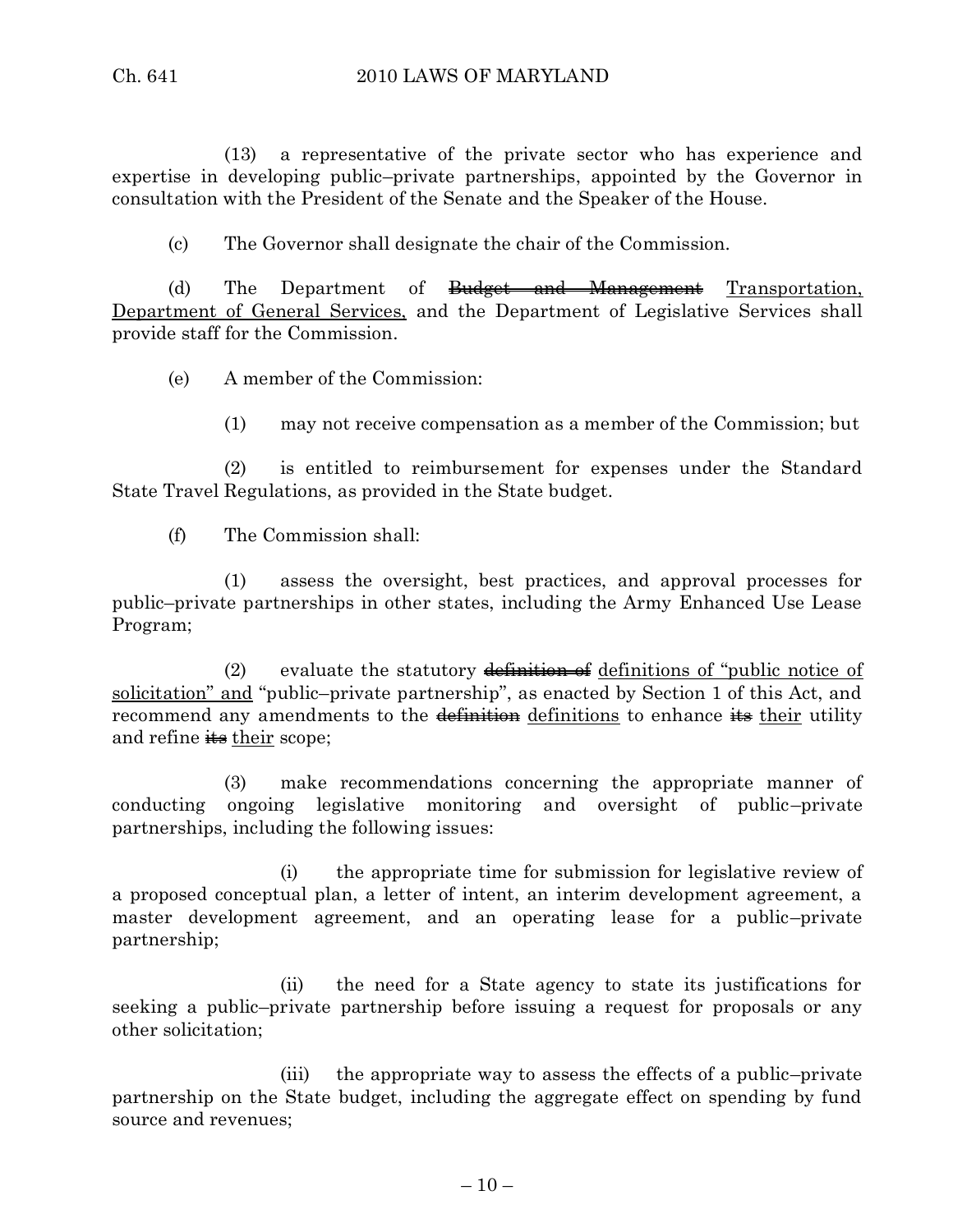(iv) the need for disclosure of all public–private partnership revenue and expenditure data and assumptions;

(v) the need for disclosure of all public–private partnership financing assumptions, including projected return on investment and a cost–benefit analysis; and

(vi) the appropriate periods for legislative review and comment;

and

(4) make recommendations concerning broad policy parameters within which public–private partnerships should be negotiated, which may include the following issues:

(i) the processes for reviewing and approving a letter of intent, an interim development agreement, a master development agreement, an operating lease, and a request for qualifications;

(ii) the length of a public–private partnership agreement, including ground rent, operating leases, and renewal terms;

- (iii) noncompete clauses and adverse action clauses;
- (iv) revenue–sharing;
- (v) limits on the timing and size of rent, toll, or other revenue

source increases;

- (vi) the use of proceeds from concession agreements;
- (vii) guidelines on minority business enterprise involvement and

goals;

- (viii) performance measures that are linked to State payments;
- (ix) the number and timing of appraisals of land and structures;
- (x) green building requirements;

(xi) structuring public–private partnerships in a manner that preserves and promotes important State policy objectives;

- (xii) contract oversight and remedies for default;
- (xiii) police jurisdiction;